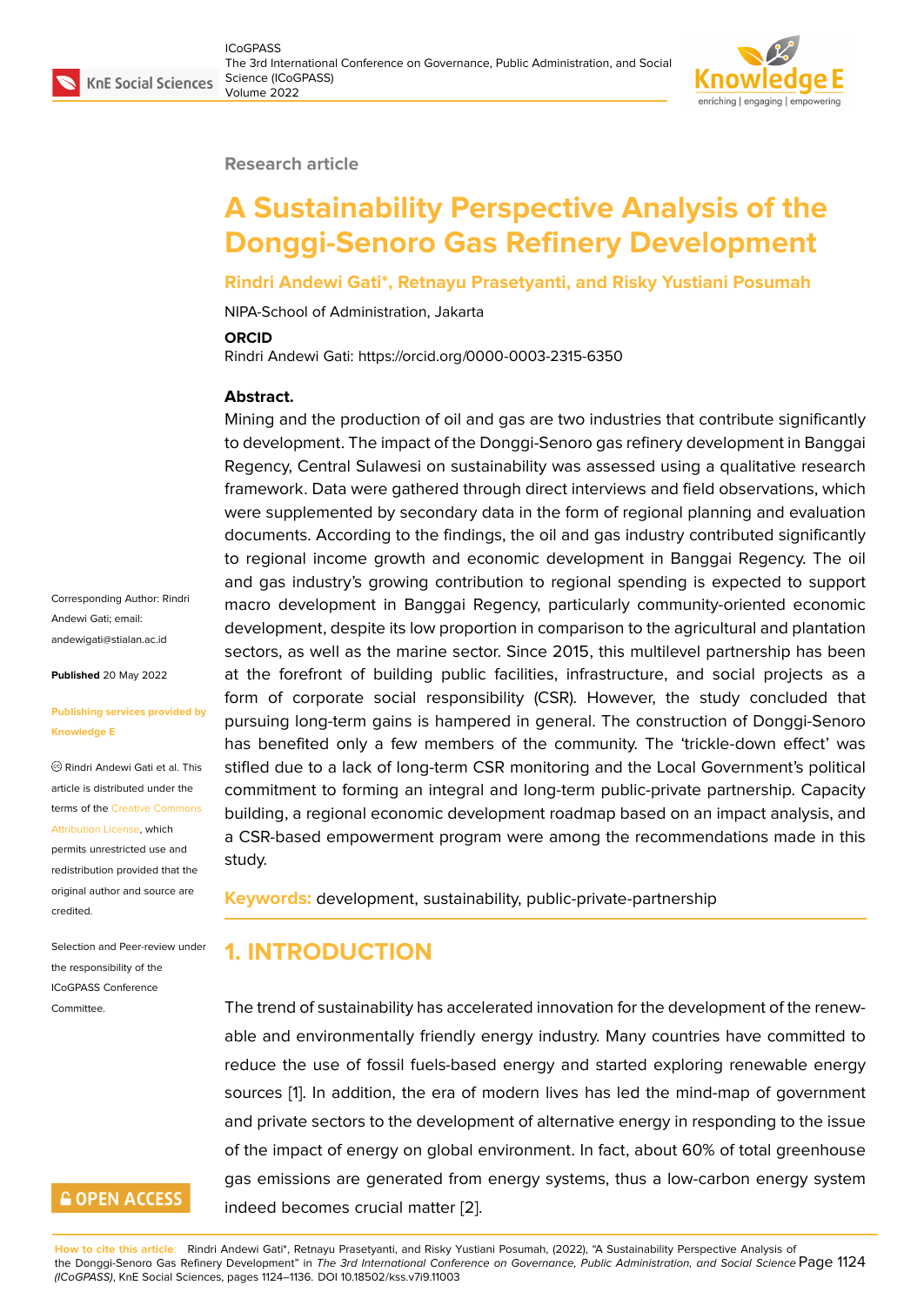One of the exploitations of energy sources that are considered clean (environmentally friendly) compared to oil and coal is natural gas which produces 50% lower carbon per unit of energy compared to other hydrocarbons [3]. Access to exploitation of the world's natural gas reserves has also increased due to the development of modern technology that facilitates the process of gas industrialization from upstream to downstream to meet the demand for natural gas. With the latest down[st](#page-11-1)ream technology, natural gas industry could possibly simplify the marketing and distribution process including obtaining a safer process of converting natural gas into liquefied natural gas (LNG). LNG has played a central position for its role in international gas industry and energy trade at a larger scope [4].

In practice, the Indonesian government has made natural gas an alternative choice to increase energy diversification and sustainable economic growth, while also reducing carbon [e](#page-11-2)missions [5]. Within a framework of public private partnership, multiple stakeholders jointly managed an energy system that creates energy diversification from fossil fuels to alternative energy such as natural gas. As a means to increase the national demand for natura[l g](#page-11-3)as, the government has built infrastructure for gas pipelines and provided incentive funds to shift energy from gas fuel to LNG.

In Indonesia, one of the locations with high reserves of natural resources is the island of Sulawesi, which also has become the most attractive area for foreign investors to invest in oil and gas sector since 2011. Planning and development of LNG was early well-prepared as the Master Plan for the Acceleration and Expansion of Indonesian Economic Development (MP3EI) back in 2011. This energy blueprint has determined the development of the Sulawesi, particularly Central Sulawesi as the economic corridor for oil and gas exploration [6].

Blocks of Senoro-Toili and Matindok in Banggai Regency were scientifically identified as the most potential natural gas exploitation area in Central Sulawesi where the amount of natural gas [res](#page-11-4)erves in its early development has reached 3.83 TSCF [7]. The claim was obvious that the development scheme of a gas field in these areas was a separate upstream and downstream development model, a very first natural gas development project in Indonesia. The upstream gas development in the Senoro-T[oi](#page-12-0)li block managed by the Joint Operating Body ( JOB)-Tomori, while the Matindok block operated by Pertamina EP (Donggi Senoro-LNG, 2020). In the downstream where gas is processed into LNG, PT. Donggi Senoro-LNG (DSLNG) was the primary developer [8].

After 6 years of its development, DSNLG exploration is expected to gain a widespread benefit for national and regional development in particularly Banggai Regency. Like other industrial mega projects, the issue of advantage gap on economic, so[cia](#page-12-1)l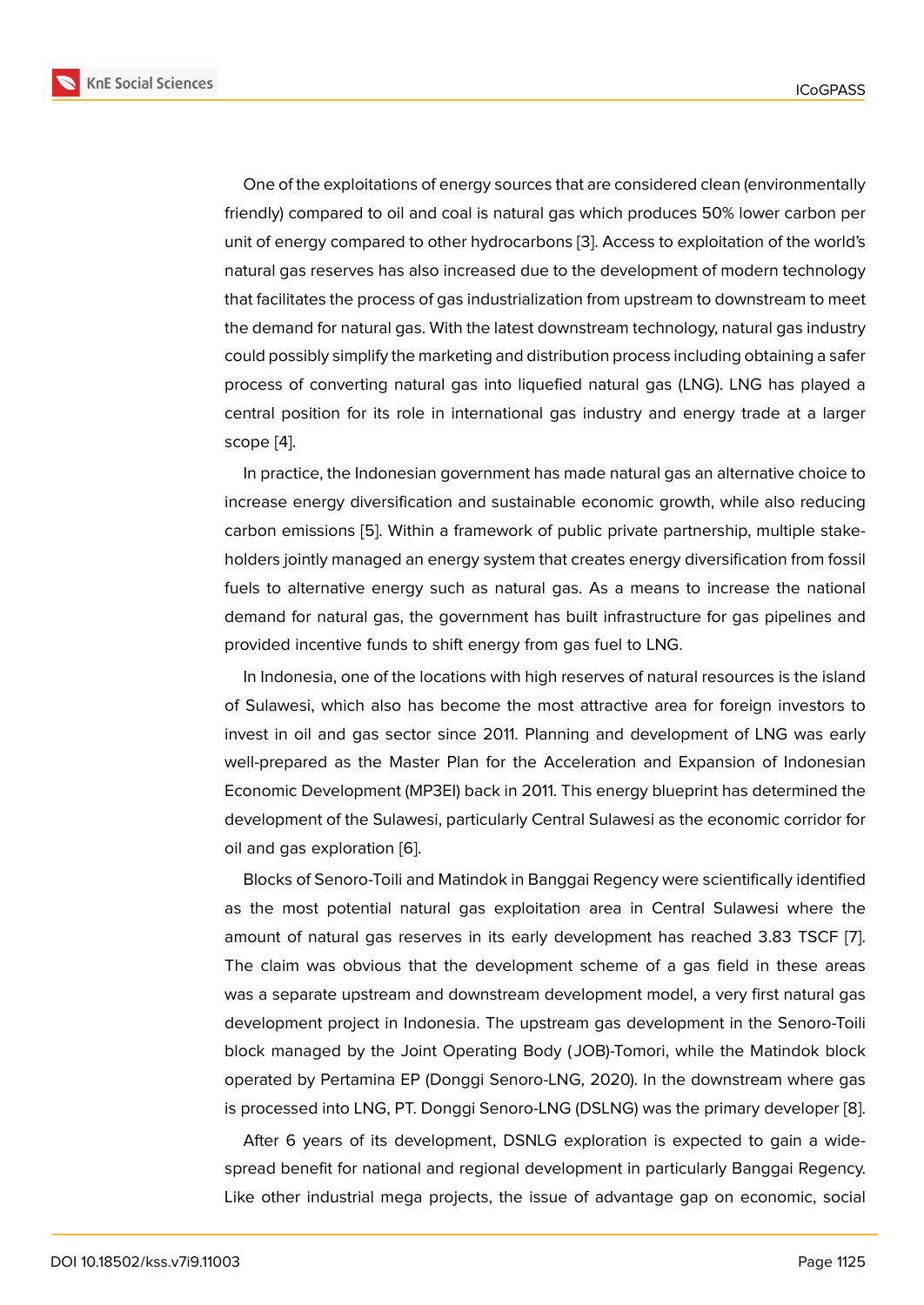and environment of DSLNG at the local level especially for local people was surely crucial. Referring to Keraf's "Environmental Ethics", mining industry defined as one of industrial sectors which caused a massive environmental damage [9]. In social sphere, public responses of DSLNG development project are vary. At the local level, conflicts of pros and cons were common phenomenon for it has become the most affected area of project development. In many similar cases, resistance to mining pr[oje](#page-12-2)cts often remains problem, thus support for relevant projects are difficult to get from various circles.

To get a better conclusion, this qualitative article analyzed the overview of domino effect of DSLNG on multi-sectors and perspectives including economic, social, environment and legal frameworks. The analysis also focuses on how good corporate governance in implementing partnership and corporate social responsibility (CSR) was performed. As an overview from sustainable development perspective, relevant literature confirmed that the increase of the regional income was quite significant, yet economic disparities from 2015 to 2020 still remains complicated. Social aspect is certainly one of the main focuses questioning how CSR is implemented, as well as the assumption of social conflict which is currently dilemmatic. Other dominant environmental impacts are land conversion, solid waste, industrial waste due to gas refinery activities, and other disturbances including dust and noise.

# **2. LITERATURE REVIEW**

### **2.1. Policy Impact Evaluation**

The impact evaluation defined as an integral part of public policy cycle (Dunn, 2003). In this study, the impact evaluation refers to a series of policy processes/stages known as ex-post evaluation. The logical mind-map of evaluation started when a policy in its implementation process produces a consequence, both positive and negative consequences. The impact of a policy includes all aspects, both internal and external, related to conditions or groups outside the goals or objectives of the policy, or often called externalities or abundant impacts [10].

Policy impact evaluation aims to ensure that the objectives of certain program have been implemented and achieved according to the determined plans and policy objectives, despite all dynamic change[s an](#page-12-3)d adjustments. Rather than implementation process, impact evaluation has a more focus on the outputs and impacts of policies. In relation to impact, it should be understood that both expected and unexpected impacts need to be anticipated. The expected impact implies that when the policy is made, the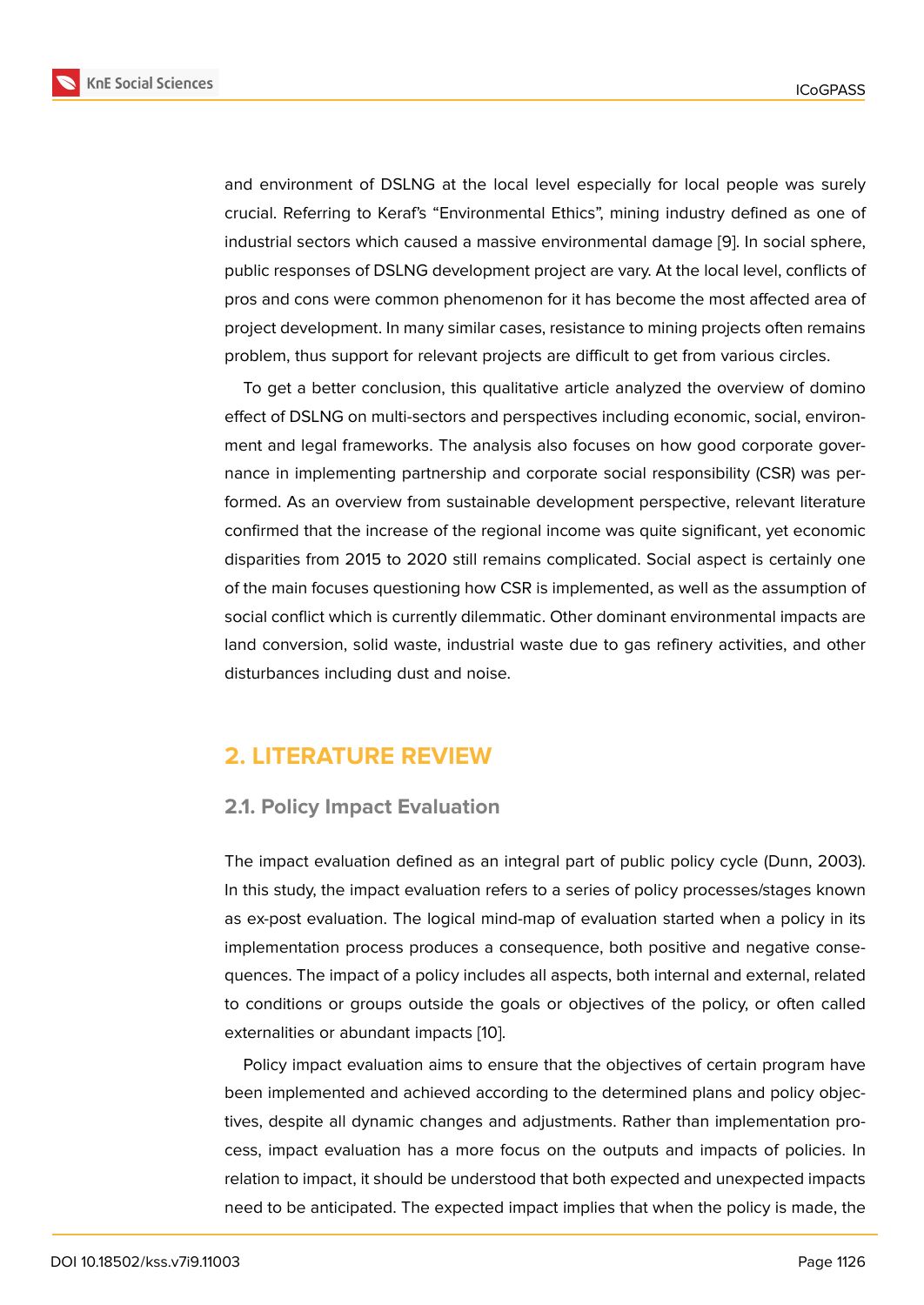government has determined or mapped out what impacts will possibly occur. Among these expected impacts, there are often unexpected impacts. More specifically, the impact evaluation in this scientific article directly refers to the sustainability aspect in the 3 main pillars of sustainable development, namely economic impact, social impact, and environmental impact.

### **2.2. Sustainable Development**

Development involves elements of capacity, equity, empowerment, dan sustainability [11]. Sustainable development mainly focuses on fair development process and impacts in various sectors. The word "sustainable" in sustainable development also places environmental aspects as a fundamental focus in addition to economic and social i[m](#page-12-4)pacts by ensuring the integrity (supporting capacity and carrying capacity) of the environment. To gain a broader understanding, the aspects of sustainable development is illustrated in the figure below.



*Socio-cultural Sustainability Economic Sustainability* 

# **2.3. Community Participation**

Community participation in this article can be interpreted as the involvement of an individual or group in one or a series of activities to achieve goals. In the concept of community participation, there is a division of authority that is agreed upon and carried out according to shared responsibilities. In practice, the success of policies including development programs and activities depends on the degree/level of stakeholder participation. Arnstein [12] formulated the concept of eight ladders of community participation (Eight Runs on Ladder of Citizen Participation) as indicators of analysis of the quality of community participation. In this article, the concept of community participation becomes the ba[sis](#page-12-5) for analyzing the role of stakeholders in CSR activities

**Figure** 1: Three Dimensions of Sustainable Development. ( Source: Analyzed by writer, adopted from Dahl, 2005; Northcote and Macbeth, 2006; Burstörm and Korhonen, 2001 in Alipour, Vaziri, & Ligay (2011)).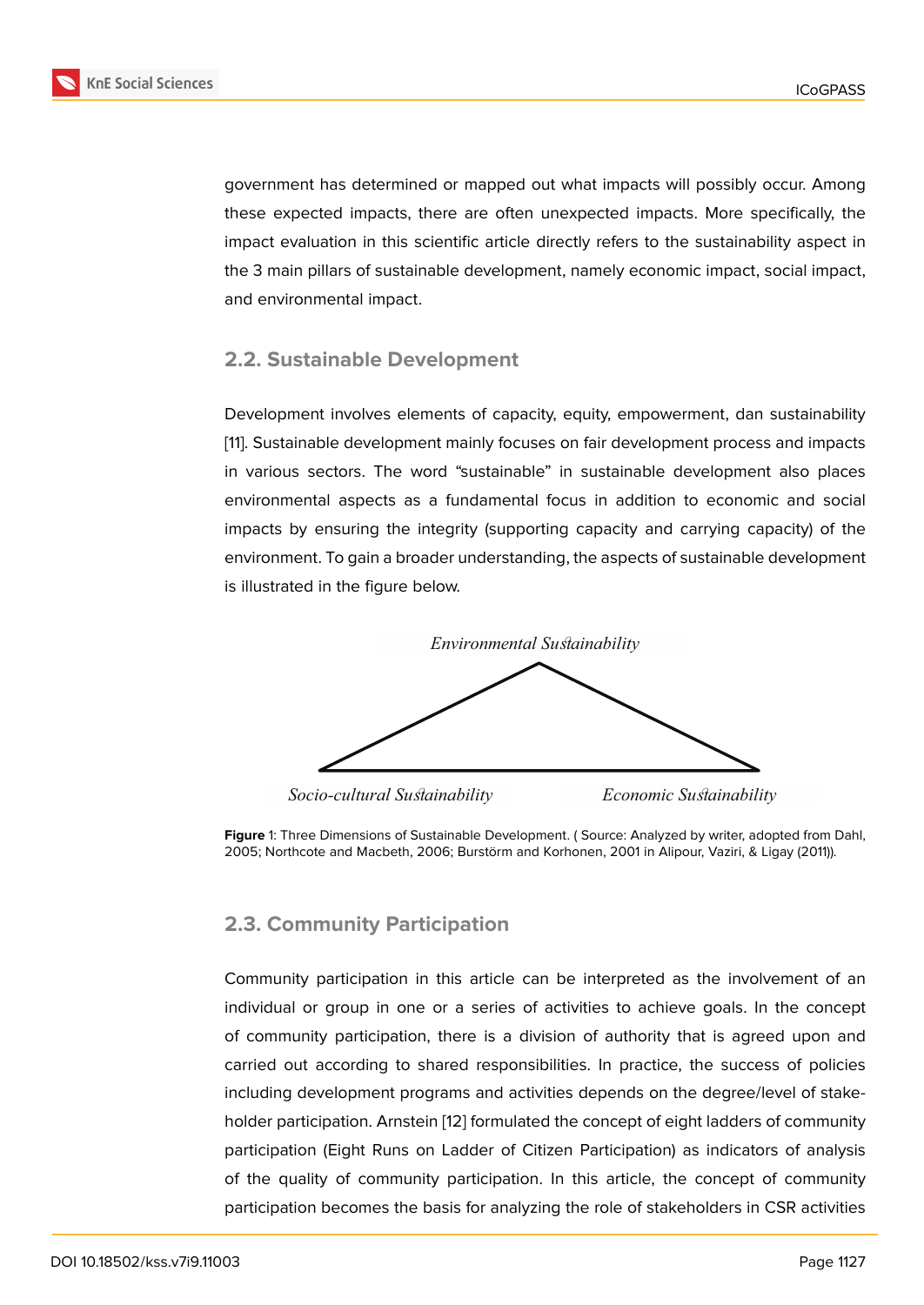and partnerships by Donggi-Senoro LNG, regional-local government and community. To get a more detailed overview, community participation analysis refers to the degree of participation ladder as described in the following table:

| 8 | Citizen Control         | Degree of Citizen<br>Control           |
|---|-------------------------|----------------------------------------|
| 7 | Delegate Power          |                                        |
| 6 | Partnership             |                                        |
| 5 | Placation               | <b>Degree</b><br>nf<br><b>Tokenism</b> |
| 4 | Consultation            |                                        |
| 3 | <i>Informing</i>        |                                        |
| 2 | Therapy                 | <b>Non-Participation</b>               |
|   | Manipulation            |                                        |
|   | Source: Arnstein (1971) |                                        |

TABLE 1: Participation Ladder.

**3. METHOD**

This study used a qualitative descriptive approach to see how the impact of energy based-industrial development "Donggi-Senoro-LNG" on sustainable development sectors in Banggai Regency. The data sources of this research are primary data and secondary data. To obtain both primary and secondary data, data collection techniques in this study were carried out using in-depth interview, observation and documentation [13]. Particularly for primary data obtain, the writer conducted in-depth interviews with key informants and participant observation. Interviews were aimed to get a certain and practical overview of the Donggi-Senoro-LNG profile, the implementation of CSR[, th](#page-12-6)e role of regional government in planning, implementation, evaluation and reporting of the projects, also how all process of LNG development bring advantages for local community. The interviews referred to a purposive sampling method which includes informants consisting of non-governmental organization, Regional Planning and Development Agency, One-Stop Integrated Service and Investment Office and Donggi-Senoro LNG representatives.

In addition to interviews, primary data was also obtained through observational studies on community conditions and the environment around the LNG site. Secondary data was obtained through literature study and literature study of related primary data, results of previous research, and regulatory documents related to sustainable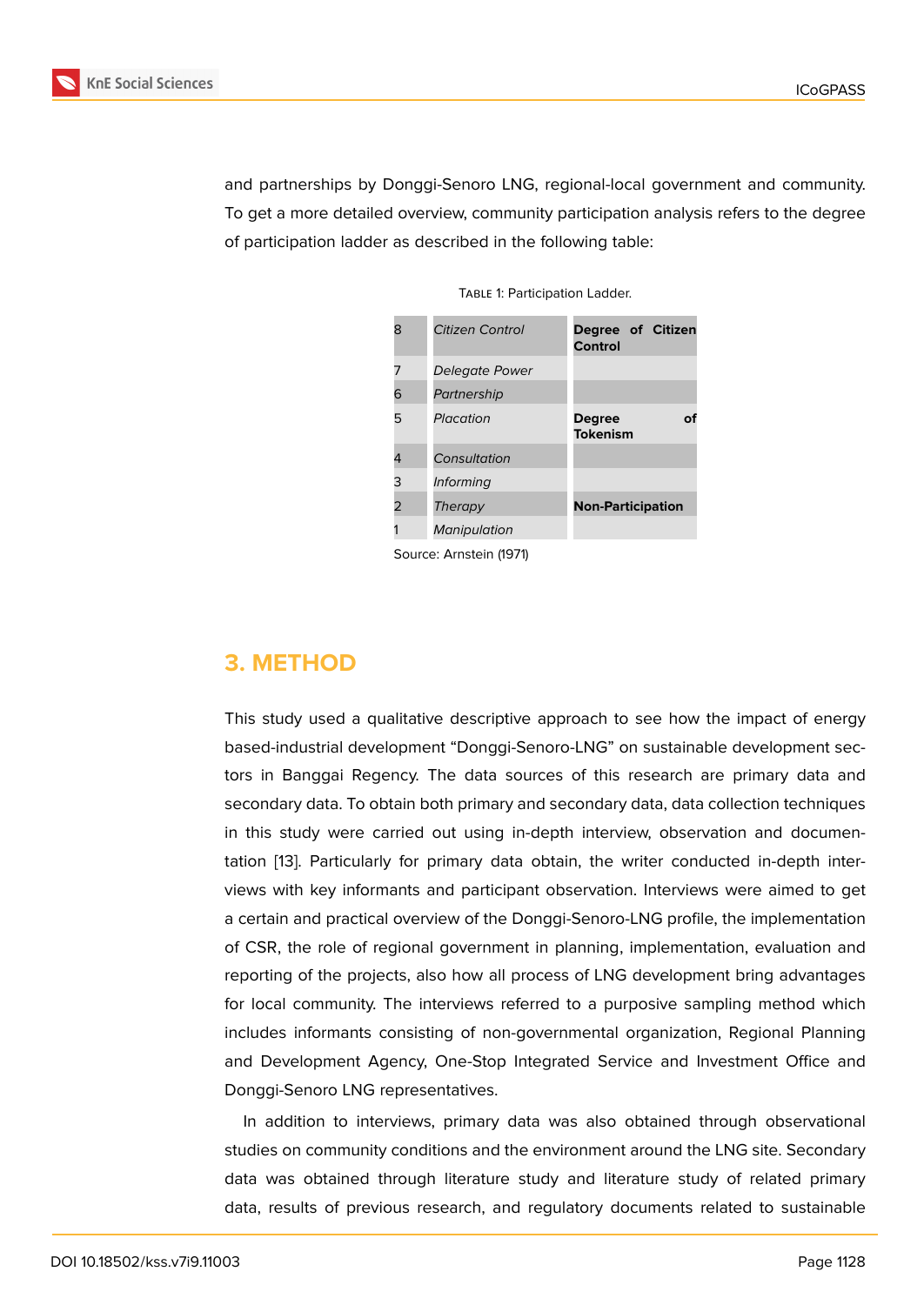

development, legal framework for mining development at the regional and national levels.

Observation in this study aimed to reveal how the impact of Donggi-Senoro-LNG development, especially in economic, social and environmental sectors, as well as the problems. Documentation used to obtain direct information related to the management of Donggi-Senoro-LNG, regional regulations, and other relevant frameworks of regulation. The locus in this research is Donggi-Senoro-LNG, Luwuk, Banggai Regency, Central Sulawesi. The location selection was based on the fact that Donggi-Senoro-LNG is the first upstream-downstream LNG exploration scheme in Indonesia. The study was conducted in May-June 2021.

# **4. RESULTS AND DISCUSSION**

### **4.1. Impact of DSLNG Project Development on Economic Sector**

#### Regional Economic Improvement

DSLNG started its full operation in 2015, since the commencement of LNG shipment activities by DSLNG to Korea and Japan. By the end of September 2017, about 78 shipments had been made overseas. Since 2015, a number of revenues have been obtained at the local level of Banggai Regency as well as regional incomes of Central Sulawesi Province. The increase in income showed a positive trend from 2015 to 2020. This condition was triggered by the very large growth of foreign investment, especially in the mining sector in Central Sulawesi.

As shown in the table above, Central Sulawesi occupies the  $5<sup>th</sup>$  position as the highest investment destination in Indonesia, even the realization of foreign direct investment (FDI) continues to increase. Referring to these data, the liquefied natural gas (LNG) refinery in Banggai Regency, Central Sulawesi, namely PT Donggi Senoro has a very high investment share, around 96.12% of FDI investment in Central Sulawesi has flowed to the region and the company since 2013.

The high investment in the oil and gas industry establishment has directly increased the economic growth rate of Banggai Regency. In 2015-2019, the mining and quarrying sector (oil and gas, coal and lignite, metal ore, and others) became the highest economic driver in Banggai Regency. The high economic growth in Banggai Regency is driven by the start of LNG production (BPS Kabupaten Banggai, 2016). These data indicate that the mining and quarrying sector has a very large influence on the economic development of Banggai Regency. This can be seen from the GRDP of Banggai Regency which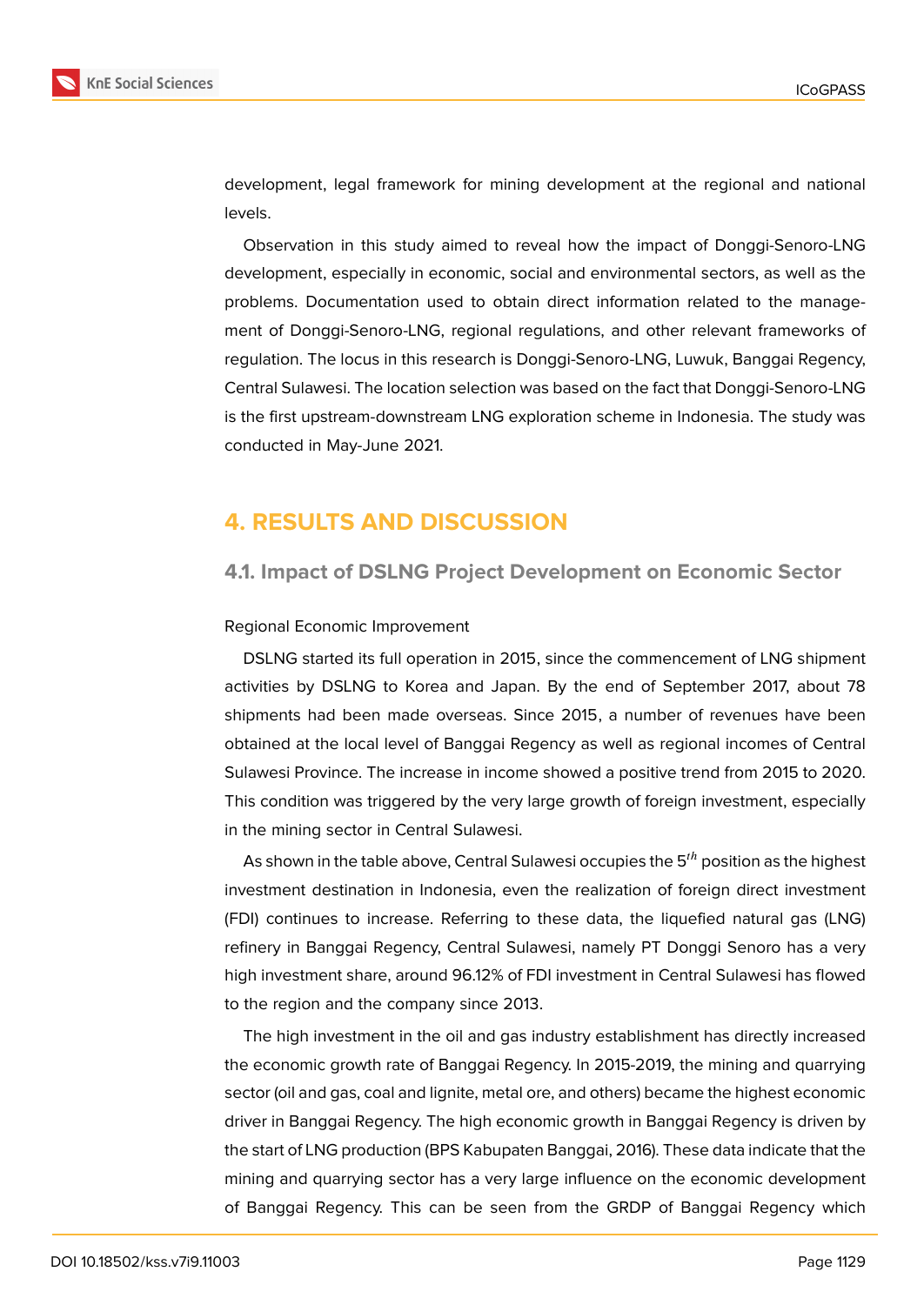| <b>Province</b>         |            |                          |          |                      |             |             |
|-------------------------|------------|--------------------------|----------|----------------------|-------------|-------------|
|                         |            | Project                  |          |                      |             |             |
|                         | 2018       | 2019                     | 2020     | 2018                 | 2019        | 2020        |
| West Java               | 4 713,0    | 5 5 2 6,0                | 11 031,0 | 5 573,5              | 5 881,0     | 4793,7      |
| DKI Jakarta             | 6 499,0    | 8 092,0 16 787,0 4 857,7 |          |                      | 4 123,0     | 3613,3      |
| North Investment        | 47,0       | 128,0                    | 182,0    | 362,8                | 1008,5      | 2 409,0     |
| <b>Banten</b>           | 1895,0     | 2 559,0                  | 4 288,0  | 2 827,3              | 1868,2      | 2 143,6     |
| <b>Central Sulawesi</b> | 154,0      | 209,0                    | 388,0    | 672,4                | 1805,0      | 1779,0      |
| Riau Islands            | 804,0      | 1 279,0                  | 2 143,0  | 831,3                | 1363,4      | 1649,4      |
| East Java               | 1 441,0    | 2 142,0                  | 4 059,0  | 1333,4               | 866,3       | 1575,5      |
| South Sumatera          | 239,0      | 416,0                    | 662,0    | 1078,6               | 736,5       | 1543,9      |
| Central Java            | 801,0      | 1 249,0                  | 2 795,0  | 2 372,7              | 2 7 2 3 , 2 | 1363,6      |
| Southeast<br>Sulawesi   | 77,0       | 103,0                    | 145,0    | 672,9                | 987,7       | 1268,6      |
| <b>Indonesia</b>        | 21972,0 30 | 354,0                    |          | 56 726,0 29 307,9 28 | 208,8       | 28<br>666,3 |

|  | TABLE 2: 10 Provinces with the Highest Realization of Foreign Investment. |  |
|--|---------------------------------------------------------------------------|--|
|  |                                                                           |  |

Source: [14]

has the second highest nominal (in rupiah) in Central Sulawesi compared to other Regen[cie](#page-12-7)s/Cities (see graph 2). This figure shows that the LNG development on a macro basis has made a positive contribution. For comparison, the average value of ADHB GRDP from 13 regencies/cities throughout Central Sulawesi is 12.89 trillion rupiah. Morowali Regency has the highest GRDP, followed by Banggai Regency and Palu.



**Figure** 2: ADHB GRDP Value by Regency/City in Central Sulawesi (Trillion rupiah) in 2020. (Source: [15]).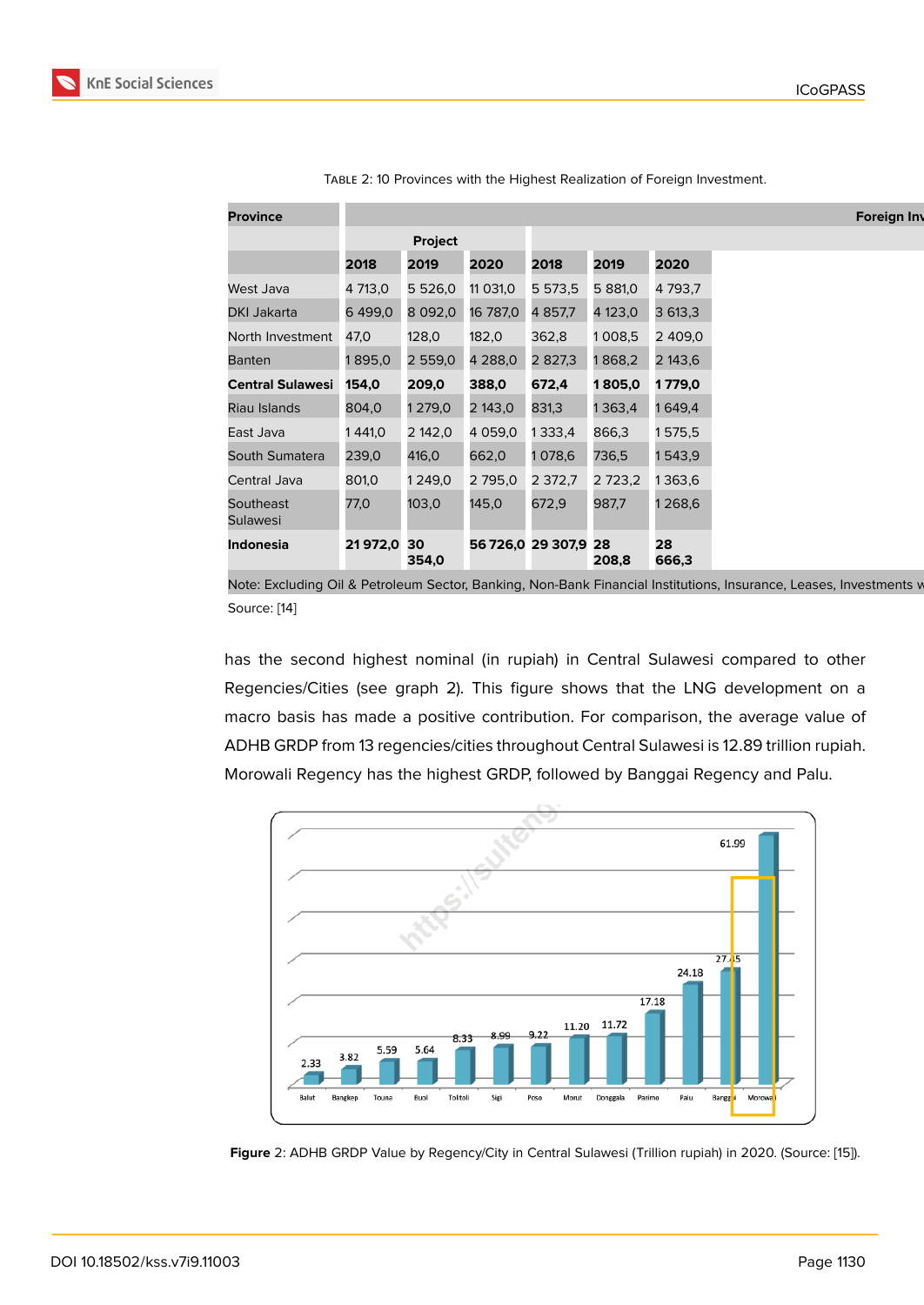

### **4.2. Impact of DSLNG Project Development on Social Sector through CSR**

### a. *Expanding insight and motivation to further improve living standards*

In social sector, the establishment of the oil and gas industry to a certain extent is considered to led the insight and increased motivation of citizens to improve the quality of their human resources. It's similar with the motivation to improve living standards.

#### b. *Contribution to the implementation of socio-cultural activities*

In the socio-cultural activities of the community, the oil and gas companies are considered to contributed quite adequately. As indicated in the community development programs of oil and gas industry companies, there are various social assistances are provided to and utilized by the community.

#### c. *Access of some communities to the area where people's livelihoods are sourced*

In addition to the various positive impacts felt by the community, the operation of the oil and gas industry is considered to have caused a disturbance to the rights of the community related to the use of natural resources. "Restrictions" and "bans" on fishermen from placing FADs (Fish aggregating device) in the sea area that is now become the route for LNG tankers, are considered to have "robbed" the traditional rights of fishermen to use the area. Compensation given for FADs that must be dismantled/removed and/or providing assistance for fishing facilities, is considered not to be able to replace the "loss" that will be experienced in the long term.

# d. *Longer access to transportation due to diversion of land/sea transportation routes around LNG installations*

The construction of oil and gas industry infrastructure has an impact on increasing various supporting infrastructure needed by the community. Among other things is the improvement of the quality of road infrastructure that connects various sub-districts with the district capital. In relative numbers, oil and gas industry companies have contributed to improving existing road infrastructure. However, the diversion of traffic lanes and the construction of new roads by DSLNG, although they have improved the quality of the roads to the maximum, are considered by the community to have increased the travel costs they have to pay, because the distances are getting longer.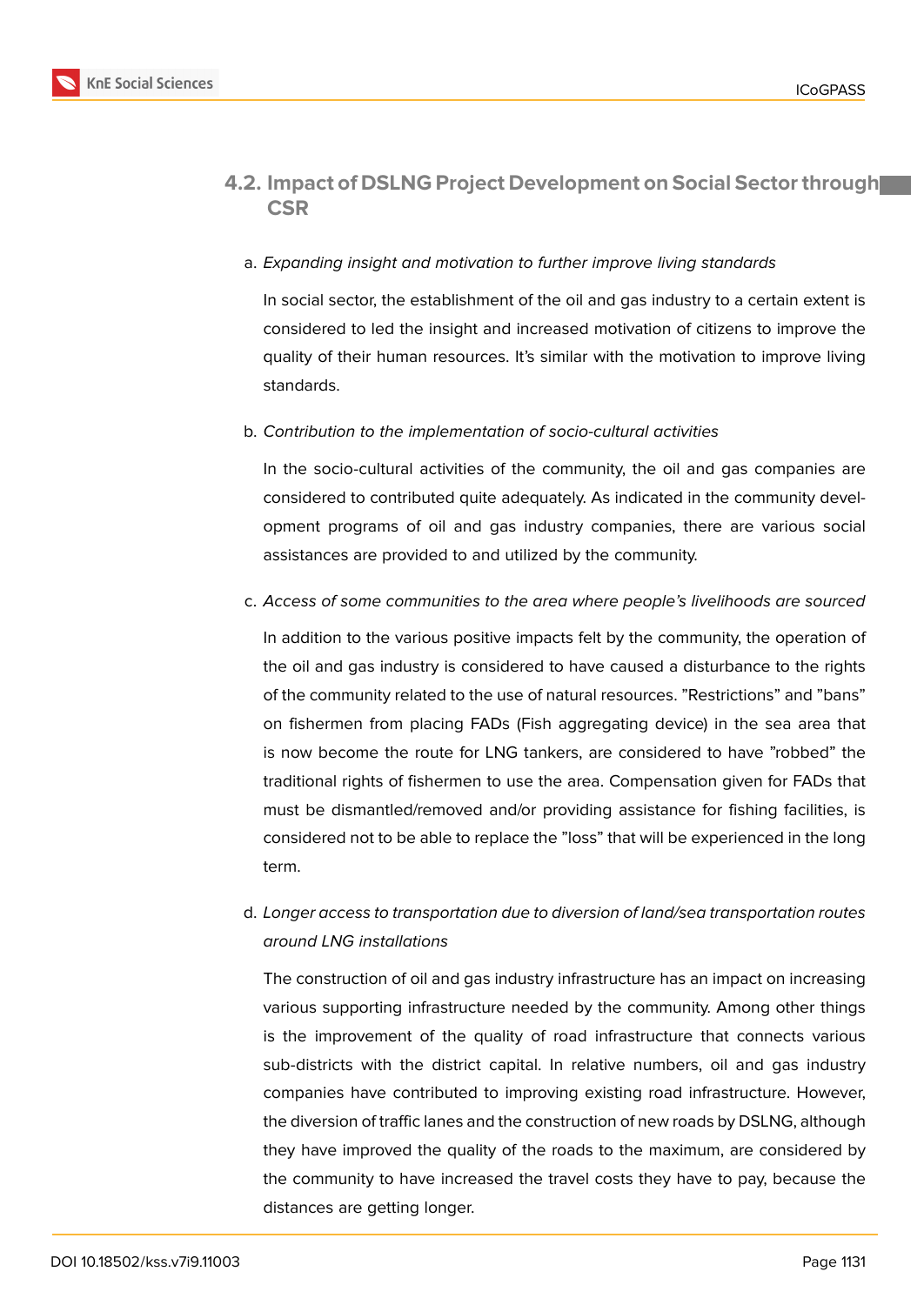

#### e. *Prolonged land compensation process and disputes between residents*

Compensation for land is one aspect that often creates disputes between project parties and the community. During the operation period, the process of land compensation for the new road built by DSLNG was protracted in its completion and has also led to a dispute between two residents from different villages. Each of them claimed to be the owner of the land used for the road. In the upstream area, the FGDs conducted revealed cases of "borrowing" land certificates by Pertamina EP, which will be used to separate ownership of part of the land affected by the project, which is a protracted process that raises concerns among the community over the status of their land ownership.

#### f. *The domino effect of protests against oil and gas industry activities*

The disappointment of some community members towards oil and gas industry companies is often manifested in the form of rally by closing the traffic lanes connecting the oil and gas industry locations and the district capital. Rally are often carried out by residents in the Kintom and Nambo sub-districts demanding that oil and gas industry companies do something for the benefit of the people in the two sub-districts. The rally resulted in the disruption of land transportation connecting areas where the oil and gas industry is located and other areas around the district capital. One of the losers from the demonstration activity was the farmers in the Toili/West Toili area who were disturbed by the marketing of their agricultural products to the district capital, resulting in material losses.

# **4.3. Impact of DSLNG Project Development on the Environmental Sector**

The operation of the gas chimney facility (flare) at the gas field location has become a source of concern for nearest residents regarding the impact on their safety and health. In addition, trucks transporting concentrates that pass into residential areas in the Toili/West Toili sub-districts are considered to cause disturbances in the form of air pollution and fears of health problems. In general, the analysis of the impact of DSLNG project development on the environmental sector can be viewed from the following 2 perspectives.

Environmental Quality Index in Banggai Regency

One of the environmental impact indicators caused by development projects is the change in the Environmental Quality Index (EQI). It can be used as a benchmark in the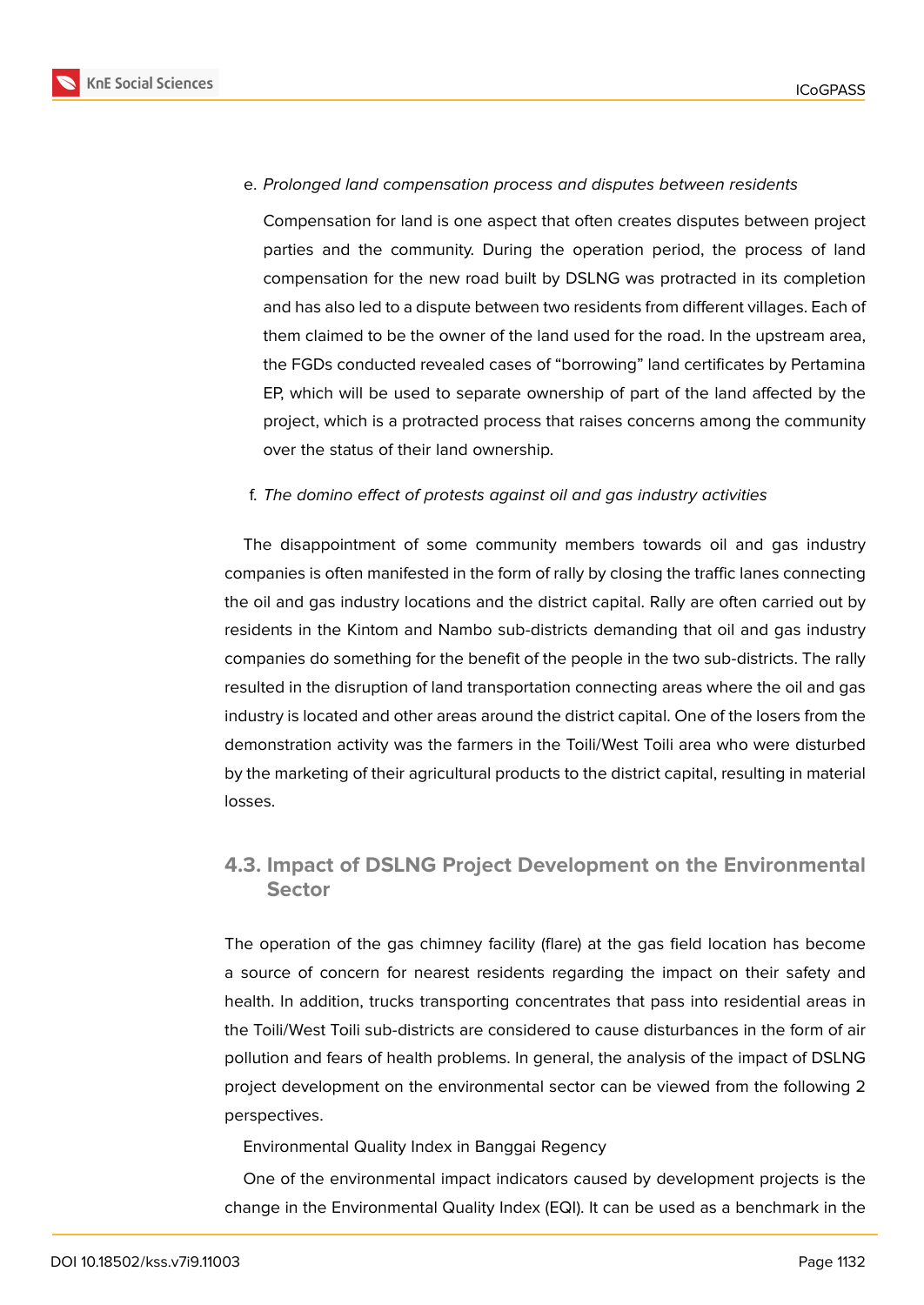

**KnE Social Sciences** 

macro scope at local and regional levels. This increase or decrease in EQI is not the main determinant, but is a determining factor for environmental conditions in a particular area. The table below provides an overview of Banggai Regency's EQI continues to decline from 2017 to 2020. In general, the EQI includes an Environmental Quality Index as measured by the Water Quality Index, Air Quality Index, and Land/Forest/Vegetation Cover Index.

| <b>Kabupaten</b><br><b>Regency</b>  | 2016 | 2017   | 2018  | 2019  | 2020  |
|-------------------------------------|------|--------|-------|-------|-------|
| (1)                                 | (2)  | (3)    | (4)   | (5)   | (6)   |
| Kabupaten Banggai / Banggai Regency | ٠    | $\sim$ | 83.08 | 82.07 | 79.62 |

Sumber/Source: Dinas Lingkungan Hidup Kabupaten Banggai/Environmental Services of Banggai Regency

**Figure** 3: Environmental Quality Index Banggai Regency in 2020.

| <b>Kabupaten</b><br><b>Regency</b> | 2016 | 2017 | 2018 | 2019 | 2020  |
|------------------------------------|------|------|------|------|-------|
| (1)                                | (2)  | (3)  | (4)  | (5)  | (6)   |
| <b>Indeks Kualitas Air</b>         | ٠    | ۰    | ٠    | ۰    | 70.00 |
| <b>Indeks Kualitas Udara</b>       | ۰    | ۰    |      | ٠    | 81.49 |
| Indeks Kualitas Tutupan Lahan      | ۰    | ۰    | ۰    | ۰    | 85.43 |

Sumber/Source: Dinas Lingkungan Hidup Kabupaten Banggai/Environmental Services of Banggai Regency

**Figure** 4: Water Quality Index, Air Quality Index, and Land Cover Quality Index of Banggai Regency in 2020.

Indirectly, the DSLNG industry also has an influence on the EQI of Banggai Regency. DSLNG is the largest mining sector/industry in Banggai Regency. The impact of natural gas processing certainly has an influence on the quality of air, water and land cover. In principle, corporate social responsibility programs should be able to minimize environmental impacts and contribute to EQI stability or improvement.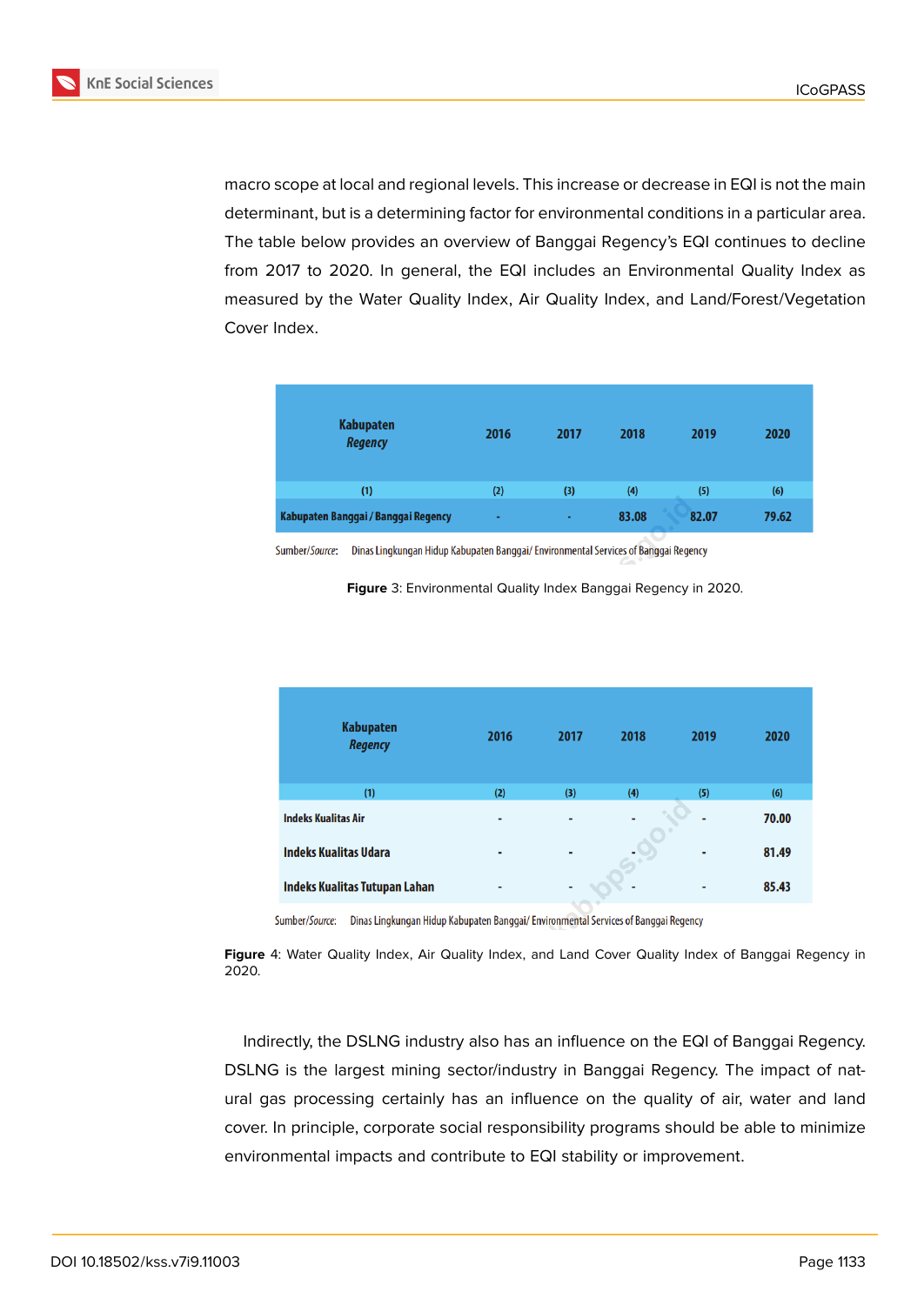## **4.4. Community Participation in DSLNG's CSR Program**

To facilitate the analysis, the authors measure the level of participation based on three main aspects of participation, namely understanding, benefits, and voluntarily as described in the table below:

| Level               | <b>Understanding</b> | <b>Benefits</b> | <b>Voluntarily</b> |
|---------------------|----------------------|-----------------|--------------------|
| Citizen control     | Yes                  | Yes             | Initiatively       |
| Delegated power     | <b>Yes</b>           | Yes             | Initiatively       |
| Partnership         | Yes                  | Yes             | Initiatively       |
| Placation           | Yes                  | Yes             | Voluntarily        |
| Consultation        | Yes                  | Yes             | Voluntarily        |
| <i>Informing</i>    | N <sub>o</sub>       | Yes             | Voluntarily        |
| Therapy             | <b>No</b>            | Yes             | Obliged            |
| <b>Manipulation</b> | No.                  | No              | Obliged            |
| Source: [16]        |                      |                 |                    |

TABLE 3: Main Aspects of Community Participation.

In more detail, the results of the analysis of the level of participation in CSR programs are summarized i[n t](#page-12-8)he following table:

| TABLE 4: Community Participation in DSLNG's CSR Program. |  |  |  |
|----------------------------------------------------------|--|--|--|
|----------------------------------------------------------|--|--|--|

| Level        | <b>Understanding</b>                                                                                           | <b>Benefits</b>                                                                                                                                  | <b>Voluntarily</b>              |
|--------------|----------------------------------------------------------------------------------------------------------------|--------------------------------------------------------------------------------------------------------------------------------------------------|---------------------------------|
| Consultation | The<br>understand<br>information<br><b>CSR</b><br>participates in facilities<br>and<br>activities continuously | public The<br>the understand the benefits voluntarily<br>about of CSR programs and ticipates in CSR<br>programs makes good use of CSR activities | community The community<br>par- |

# **5. CONCLUSION**

The contribution of the oil and gas industry to regional revenue and economic development cannot be denied. Since the start, the contribution of the oil and gas industry to GRDP/Regional Spending in Banggai Regency in the form of profit-sharing funds has begun to show quite significant data. Although the proportion is still low compared to other primary sectors, especially the agriculture and plantation and marine sectors. In the future, although it is unlikely to shift the primary sector which has been the largest contributor to the Regency's GRDP, the contribution of the oil and gas industry will increase in line with the increase in LNG exports and or natural gas utilization for other domestic purposes. With the increase in the contribution of the oil and gas industry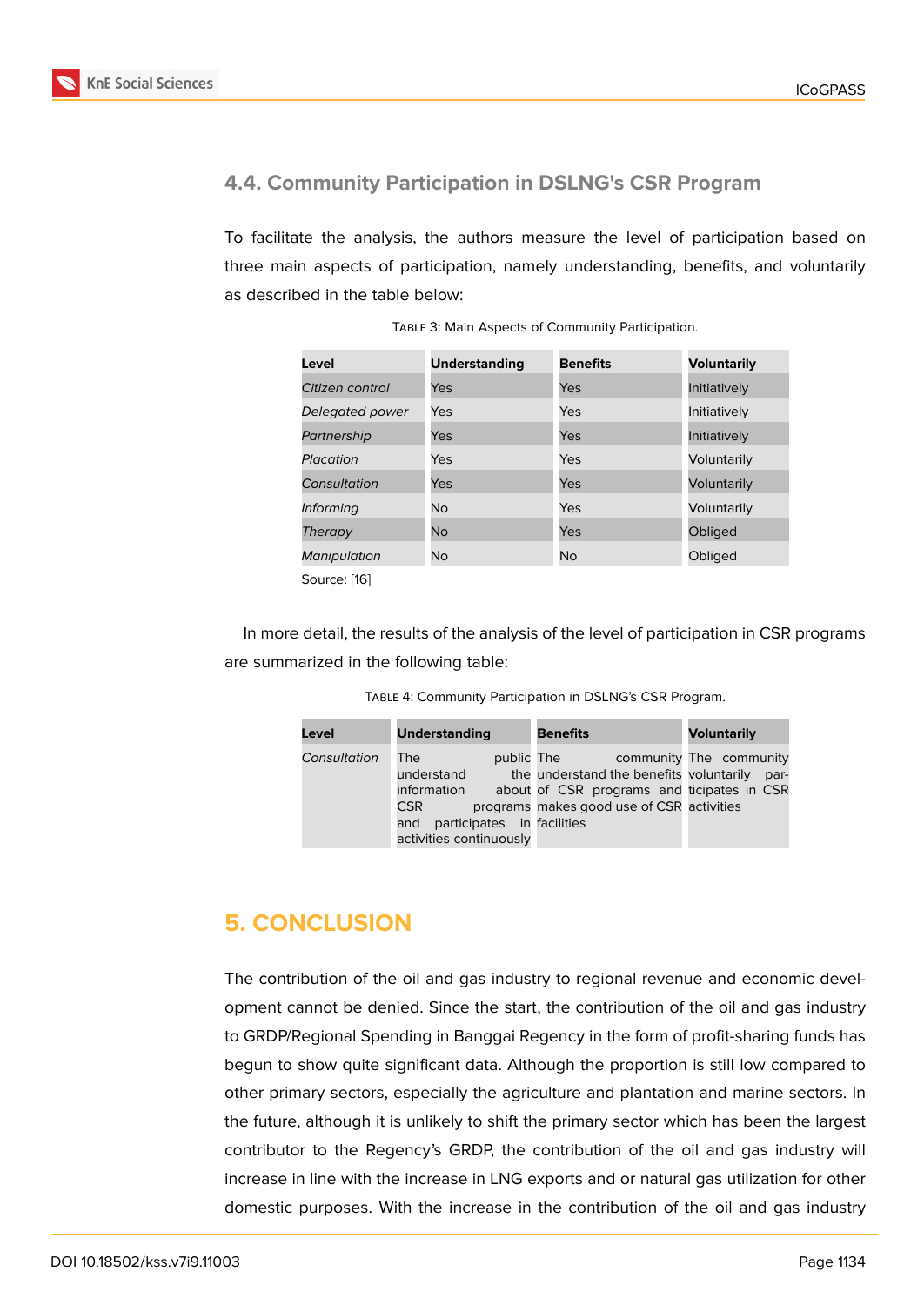

to regional spending, it can be expected that this increase will be able to encourage development programs in Banggai Regency.

In addition to the district level, the existence of the oil and gas industry in Banggai Regency has also triggered the development of various physical facilities and infrastructure as well as economic growth/activity among the community, although only some members of the community have benefited from the existence of the oil and gas industry.

Apart from the benefits that can be felt at the district scale and by some community groups, the existence of the oil and gas industry directly or indirectly has caused various socio-economic and environmental problems. Various programs which were originally intended as an effort to mitigate the negative impacts of the existence of the oil and gas industry, in practice have not been able to achieve these goals/objectives. For this reason, several efforts need to be made, including, (1) strengthening regional development planning including a roadmap of planning documents that are integrated, holistic and based on regional advantages, (2) local government capacity in monitoring and evaluation, (3) strengthening public private partnerships through strategic partnership program, (4) a community-based CSR planning, implementation, and evaluation.

# **References**

- <span id="page-11-0"></span>[1] D. Hartono, W. W. Purwanto, Nurkholis & I. A. Rum. Impact analysis of natural gas policy in Indonesia. Energy Sources, Part B: Economics, Planning, and Policy. 2017;12(8): 699-706.
- [2] AGECC. Energy for sustainable future: Summary report and recommendation. New York: The Secretary-General"s Advisory Group on Energy and Climate Change (AGECC); 2010.
- <span id="page-11-1"></span>[3] International Energy Agency. World energy outlook 2010. Paris: OECD/IEA; 2010.
- <span id="page-11-2"></span>[4] Henderson J, Moe A. Gazprom's LNG offensive: A demonstration of monopoly strength or impetus for Russian gas sector reform? Post-Communist Economies. 2016;28(3):281-299.
- <span id="page-11-3"></span>[5] D. Hartono, W. W. Purwanto, Nurkholis & I. A. Rum. Impact analysis of natural gas policy in Indonesia. Energy Sources, Part B: Economics, Planning, and Policy. 2017;12(8): 699-706.
- <span id="page-11-4"></span>[6] Decentralization Support Facility. Rencana strategis pulau sulawesi: Pembangunan kapasitas untuk perumusan kebijakan pembangunan daerah (Tahap II). Jakarta: DSF; 2011.